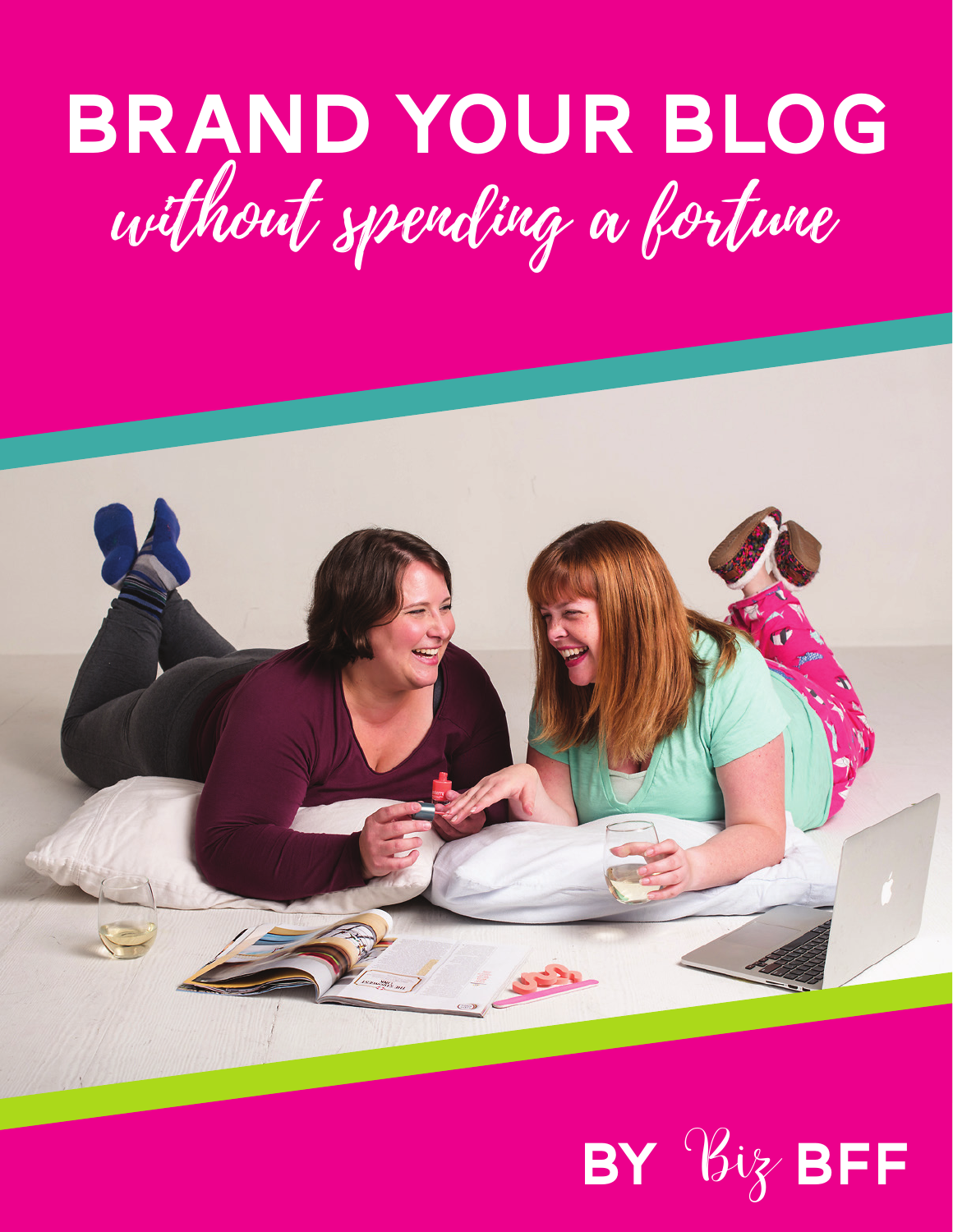step 1 - define your brand style

What are some style words that fit your brand? (Circle any that you're drawn to and brainstorm your own!)

| modern  | rustic   | chic      | vibrant  |
|---------|----------|-----------|----------|
| vintage | athletic | tough     | warm     |
| retro   | hipster  | feminine  | bold     |
| formal  | textured | natural   | artsy    |
| elegant | luxe     | ethereal  | eclectic |
| casual  | nautical | whimsical | alry     |

How do you want your readers to feel when they interact with you and your blog? Circle any words below that you like or add your own!

| playful     | relaxed     | quiet     | charming    | edgy         |
|-------------|-------------|-----------|-------------|--------------|
| energetic   | friendly    | tranquil  | brave       | traditional  |
| bright      | ammused     | serene    | funny       | conservative |
| dark        | loud        | supported | thoughtful  | wild         |
| mysterious  | celebratory | romantic  | generous    | spontaneous  |
| safe        | at home     | sexy      | sincere     | carefree     |
| comfortable | social      | luxurious | trustworthy | enchanted    |
| warm        | lively      | pampered  | peaceful    | intelligent  |
| COZY        | independent | joyful    | meditative  | relieved     |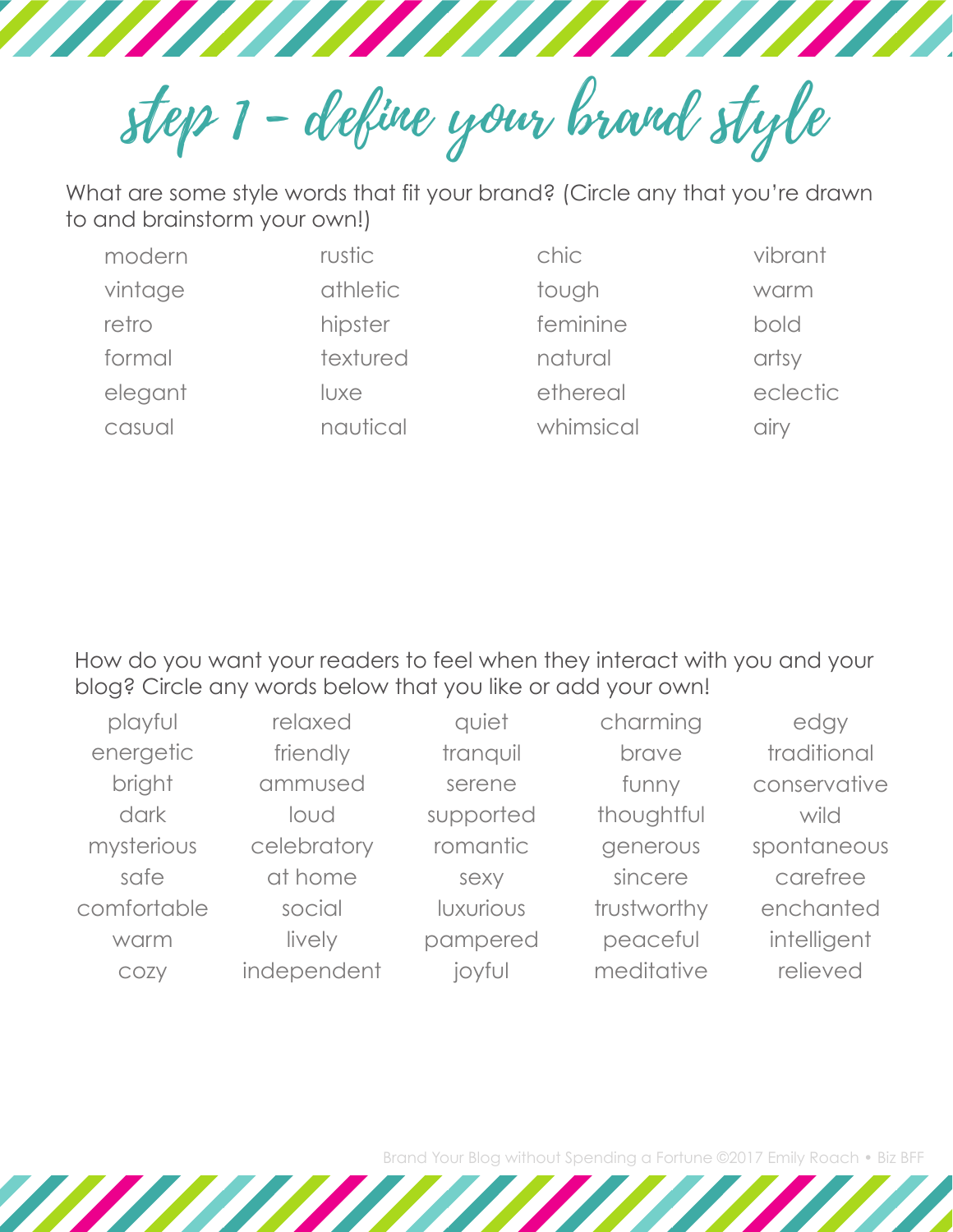step 2 - find inspiration images

Break out your favorite magazines, grab a glass of wine, and start clipping! Keep your feeling and style words in mind and gather up all the images that resonate with you. Need more? Head to the internet or search pinterest. Paste your favorites below.

Brand Your Blog without Spending a Fortune ©2017 Emily Roach • Biz BFF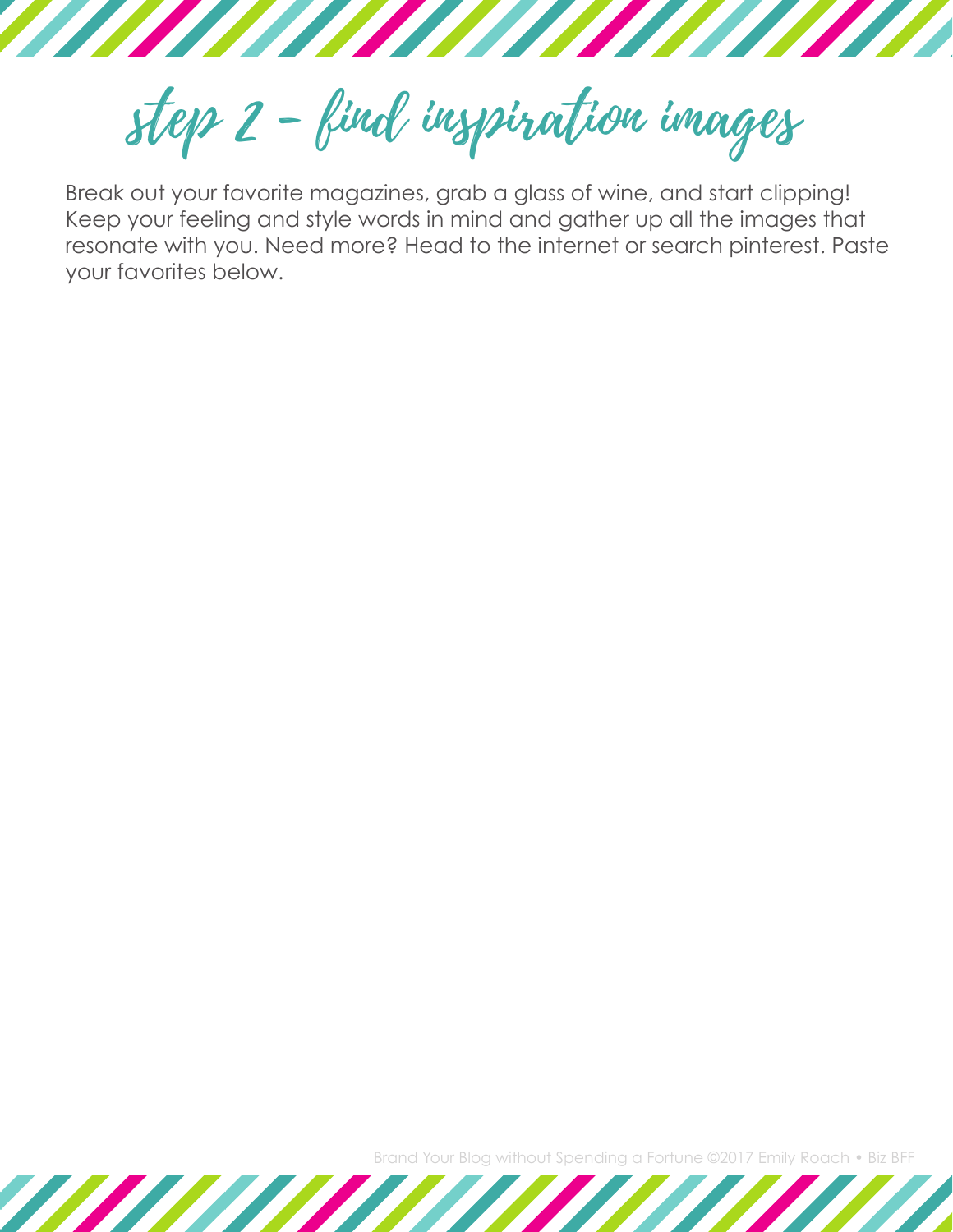step 3 - choose a color palette

**THE THE TELEVISION** 

Choose 3-5 colors that evoke the feelings you want to convey through your blog. Look to your inspiration pictures, your home decor, and even your wardrobe for ideas! Or head to the hardware store and grab some paint chips--they're free!

Print or cut out your colors and paste them below.



step 4 - choose 2 fonts

Choose 2 fonts that fit with your style and use those on your blog and social media graphics. When pairing fonts, opposites attract, so pair thick with thin, bold with light, or plain with fancy. Sans serif fonts are more casual and modern while serif fonts (the ones with feet and hats) are more elegant and timeless.

## **Font 1:**

## **Font 2:**

Brand Your Blog without Spending a Fortune ©2017 Emily Roach • Biz BFF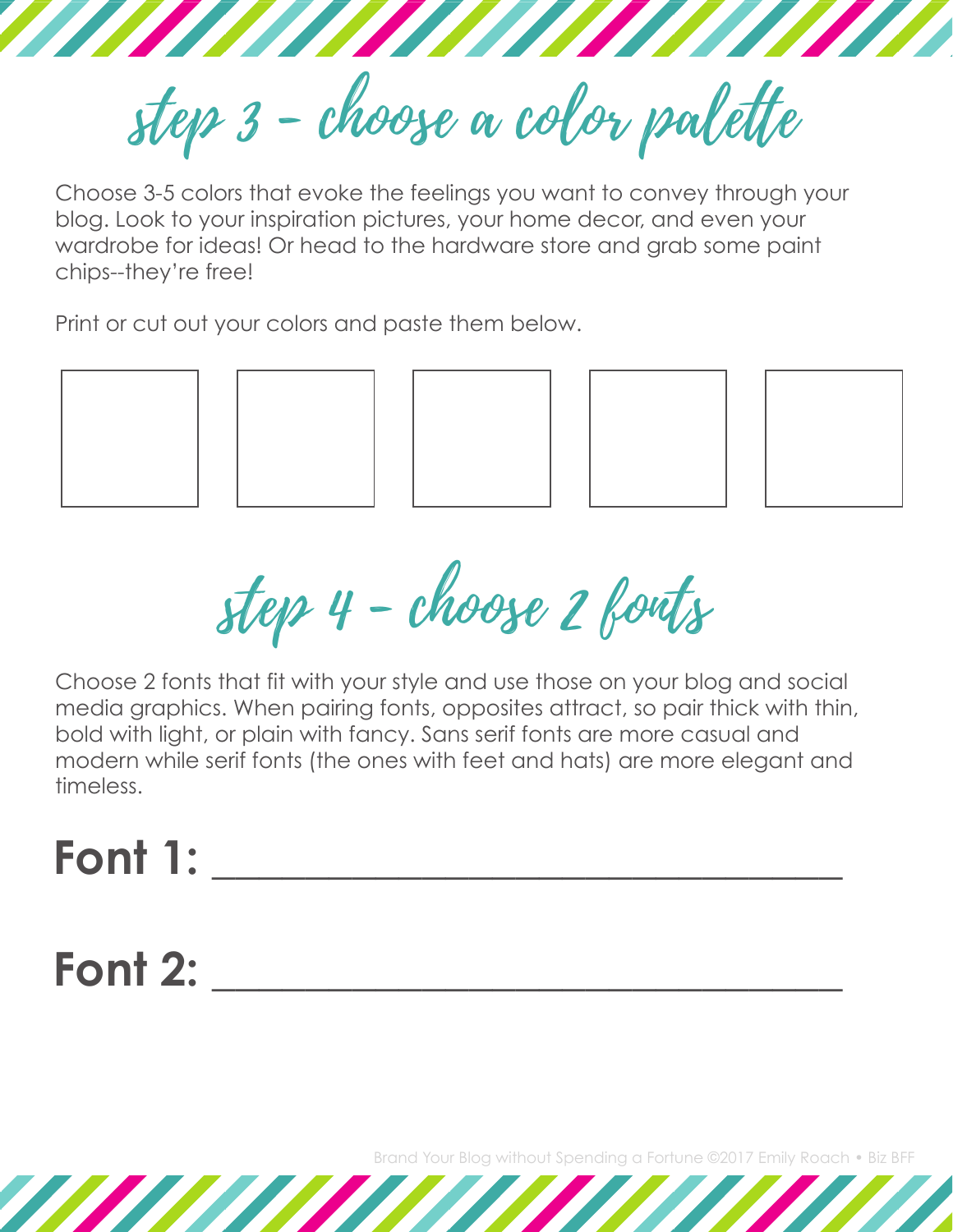step 5: choose a photo style

Whether you use stock photos for your blog or take your own photos, you can create a cohesive look by using photos that have a similar style. Do you go for crisp and clear photos? Do you like a soft, hazy feel? Pick a style that communicates those feeling and style words you brainstormed in step 1. Print out examples and paste them below!

Ready for more branding help? Check out my full course, **Branding from the Inside Out** by clicking right here. We'll dive deep and dig into the heart of your brand, then define each element of your visual brand identity (we'll even design your logo!)

Brand Your Blog without Spending a Fortune ©2017 Emily Roach • Biz BFF